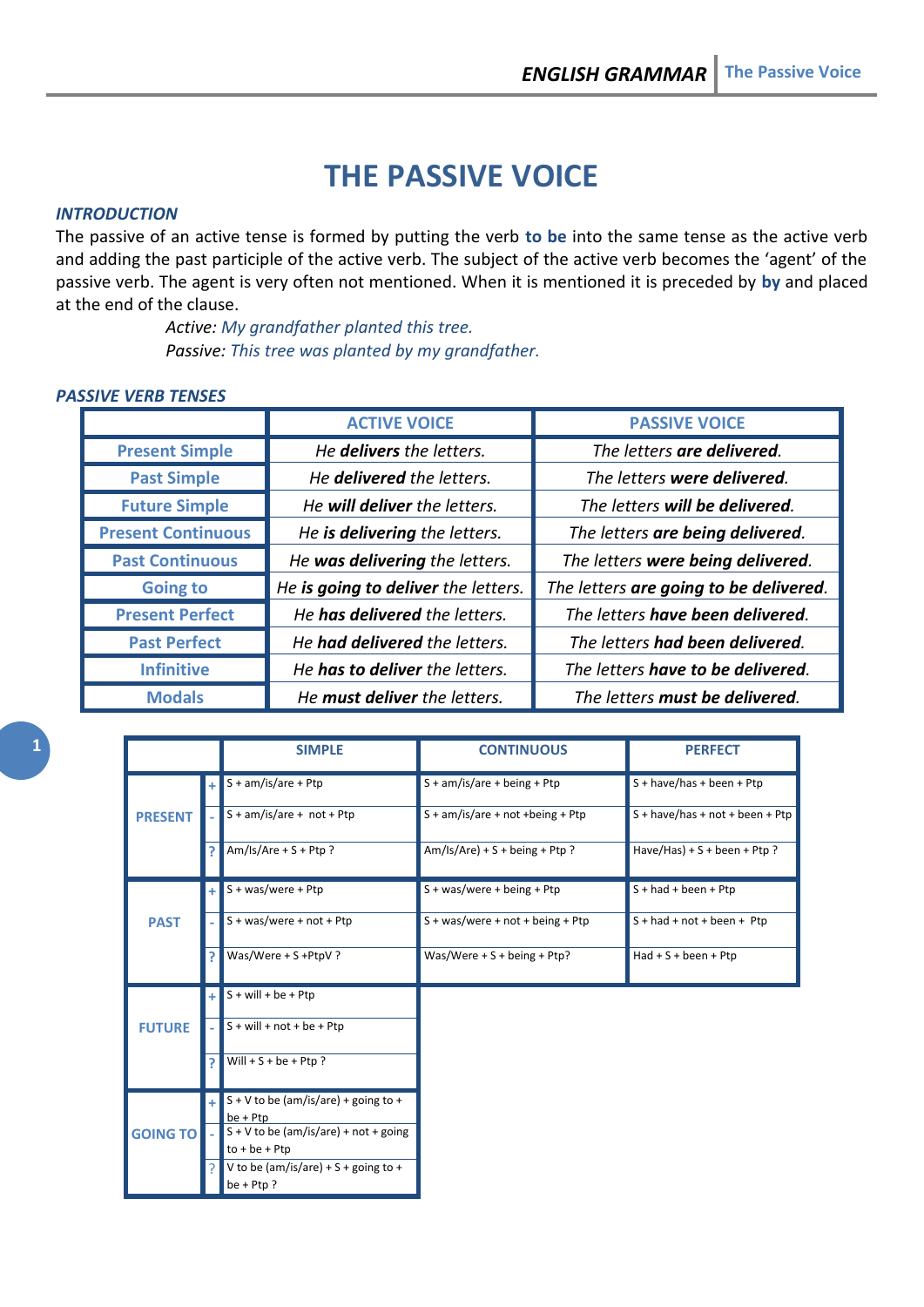## *Short answers*

To make short answers:

- we use the verb **to be** (am/is/are/was/were) for *Present Simple, Past Simple, Present Continuous, Past Continuous* and *Going To* questions.
- we use the verb **have** (have/has/had) for *Present Perfect* and *Past Perfect* questions.
- we use **will** for *Future Simple* questions.

# *USE*

The Passive is used:

1. when the **agent** (=the person who does the action) is **unknown, unimportant** or **obvious** from the context.

> *Jane was shot. (We don't know who shot her.) This church was built in 1815. (Unimportant agent) He has been arrested. (Obviously by the police)*

- 2. to make more **polite** or **formal** statements.
	- *The car hasn't been cleaned. (more polite) (You haven't cleaned the car. – less polite)*
- 3. when the **action is more important** than the agent, as in processes, instructions, events, reports, headlines, new items, and advertisements.

*30 people were killed in the earthquake.*

4. to put **emphasis on the agent**. *The new library will be opened by the Queen.*

## *AGENT*

To say who did the action that we are talking about, ie. to refer to the **agent**, we use the preposition **by** and the name (*by Peter*) , noun (*by the teacher*) or pronoun (*by him*) at the end of the sentence.

We usually only refer to the agent when it gives us some important information which otherwise would be missing from the sentence.

*Our house was designed by a famous architect.*

We don't mention the agent:

1. if we don't know who has done what we are talking about.

*Our car was stolen last night. (We don't know who stole it)*

2. if we are not interested in who has done what we are talking about or it is not important to mention it.

*He has been taken to hospital. (What we are interested in is the fact that he has been taken to hospital and not who has taken him.)*

3. if it is easy to understand who did something without it being mentioned.

*The murderer was arrested last night. (It is not necessary to mention that he has been arrested by the police because it is self-evident.)*

4. if the subject of the active voice sentence is something like **somebody, people, they, you, etc.** *Someone broke the window. → The window was broken.*

# *ACTIVE TO PASSIVE*

To change a sentence from the active voice to the passive voice:

- the **object** of the active voice sentence becomes the **subject** of the passive voice sentence. *Agatha Christie wrote this book. This book was written by Agatha Christie.*
- we change the main verb of the active voice sentence into the passive voice. The tense remains
- unchanged. the **subject** of the active voice sentence becomes the **agent** of the passive sentence. It is placed after the past participle and it is preceded by the preposition **by.**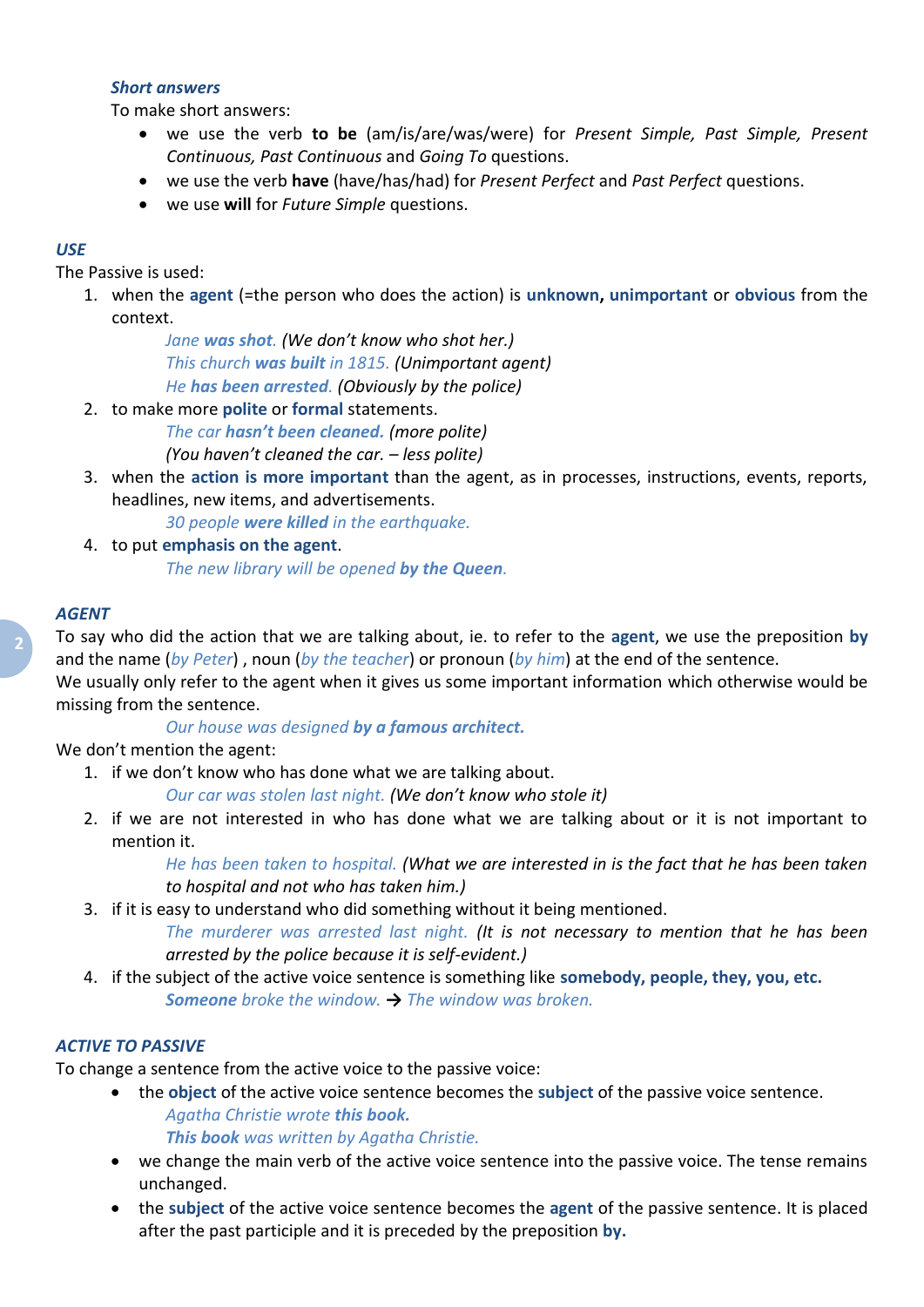## *Agatha Christie wrote this book. This book was written by Agatha Christie.*



## *BY OR WITH?*

In the passive voice, we use:

- **by** with the **agent** to refer to by whom the action is being done. *The door was opened by Mr Black. (Mr Blak = agent)*
	- **with** to refer to the instrument, object or material that was used for something to be done.

*The door was opened with a key. (a key = the object that was used)*

*The omelette was made with eggs, cheese and peppers. (eggs, cheese and peppers = the material that was used)*

## *DOUBLE OBJECT VERBS*

When we have verbs that take two objects like, for example, **give somebody something**, we can convert the active sentence into a passive one in two ways:

- a. by making the **indirect** (animate) **object** the subject of the passive voice sentence, which is also the way that we usually prefer.
- b. By making the **direct** (inanimate) **object** the subject of the passive voice.

*Rick gave me (indirect object) this book (direct object). I was given this book by Rick.*

#### *This book was given to me by Rick.*

Some of the verbs that take two objects are: **give**, **tell**, **send**, **show**, **bring**, **write**, **offer**, **pay**, etc.

When the indirect object is alone after the verb in the passive voice sentence, it needs the preposition **to**. If the indirect object of the active voice sentence is a personal pronoun it has to be changed into a subject pronoun to be the subject of the passive voice sentence.

| <b>SUBJECT</b> |                   | <b>OBJECT</b> |                |                            |               |
|----------------|-------------------|---------------|----------------|----------------------------|---------------|
|                | $\leftrightarrow$ | me            | <b>SUBJECT</b> |                            | <b>OBJECT</b> |
| You            | $\leftrightarrow$ | <b>vou</b>    | We             | $\leftarrow$ $\rightarrow$ | <b>us</b>     |
| He             | $\leftrightarrow$ | him           | You            | $\leftarrow$ $\rightarrow$ | <b>vou</b>    |
| <b>She</b>     | $\leftrightarrow$ | her           | <b>They</b>    |                            | them          |
| It             | ∸→                | it            |                |                            |               |

| <b>SUBJECT</b> |                            | <b>OBJECT</b> |
|----------------|----------------------------|---------------|
| We             | $\leftarrow$ $\rightarrow$ | <b>us</b>     |
| You            | $\leftarrow \rightarrow$   | <b>vou</b>    |
| <b>They</b>    | ←→                         | them          |

## *BIBLIOGRAPHY*

- A. J. Thomson and A.V. Martinet, A Practical English Grammar, Oxford University Press, 1986
- V. Evans, Round-Up (English Grammar Practice), Longman, 1995
- M. Carling and S. Jervis, Grammar Time 4, Longman, 2003
- S. Jervis, Grammar Time 5, Longman, 2003
- M. Carling, Grammar Time 6, Longman, 2003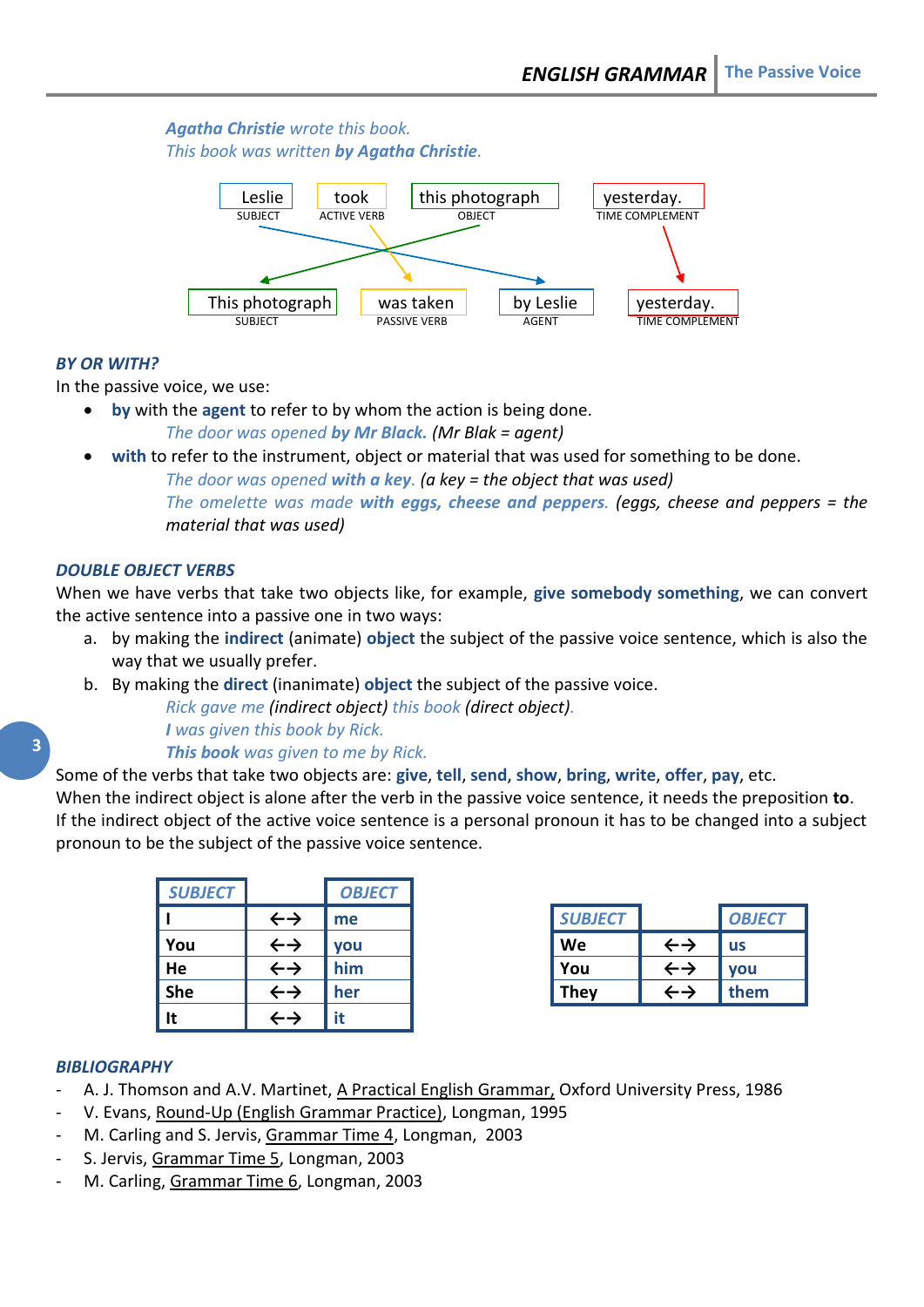# **EXERCISES**

## **1. Complete the sentences with the correct passive form of the verbs in brackets. Use the Present Simple.**

- a. English \_\_\_\_\_\_\_\_\_\_\_\_\_\_\_\_\_\_\_\_\_\_(speak) in many countries.
- b. The post \_\_\_\_\_\_\_\_\_\_\_\_\_\_\_\_\_\_\_\_\_\_\_(deliver) at about 7 o'clock every morning.
- c. \_\_\_\_\_\_\_\_\_\_\_\_\_\_\_\_\_\_\_\_\_\_\_\_\_\_\_\_\_\_ (the building/use) any more?
- d. How often \_\_\_\_\_\_\_\_\_\_\_\_\_\_\_\_\_\_\_\_\_\_\_\_\_\_\_\_\_\_ (the Olympic Games(hold)?
- e. How \_\_\_\_\_\_\_\_\_\_\_\_\_\_\_\_\_\_\_\_\_\_\_\_\_\_\_\_\_\_\_\_\_\_(your name/spell)?
- f. My salary \_\_\_\_\_\_\_\_\_\_\_\_\_\_\_\_\_\_\_\_\_ (pay) every month.
- g. These cars \_\_\_\_\_\_\_\_\_\_\_\_\_\_\_\_\_\_\_\_\_\_\_\_\_ (not make) in Japan.
- h. The name of the people who committed the crime \_\_\_\_\_\_\_\_\_\_\_\_\_\_\_\_\_\_\_\_\_\_\_\_\_ (not know).
- i. His travel expenses \_\_\_\_\_\_\_\_\_\_\_\_\_\_\_\_\_\_\_\_\_\_\_\_\_\_\_(not pay) by his company.

## **2. Complete the sentences with the correct passive form of the verbs in brackets. Use the Past Simple.**

- a. My car \_\_\_\_\_\_\_\_\_\_\_\_\_\_\_\_\_\_\_\_\_\_\_\_\_\_\_(repair) last week.
- b. This song example and the state of the total of the total of the total of the total of the total of the total of the total of the total of the total of the total of the total of the total of the total of the total of th
- c. \_\_\_\_\_\_\_\_\_\_\_\_\_\_\_\_\_\_\_\_\_\_\_\_\_\_\_\_\_\_\_\_ (the phone/answer) by a young girl?
- d. The film \_\_\_\_\_\_\_\_\_\_\_\_\_\_\_\_\_\_\_\_\_\_\_\_ (make) ten years ago.
- e. When \_\_\_\_\_\_\_\_\_\_\_\_\_\_\_\_\_\_\_\_\_\_\_\_\_\_\_\_\_\_ (tennis/invent)?
- f. The car \_\_\_\_\_\_\_\_\_\_\_\_\_\_\_\_\_\_\_\_\_\_\_\_\_ (not damaged) in the accident.
- g. The original building \_\_\_\_\_\_\_\_\_\_\_\_\_\_\_\_\_\_\_\_\_\_\_\_\_\_(pull) down in 1965.
- h. Where \_\_\_\_\_\_\_\_\_\_\_\_\_\_\_\_\_\_\_\_\_\_\_\_\_\_\_\_\_\_ (this pot/make)?
- i. When  $\qquad \qquad$  (this bridge/build)?

## **3. Choose the correct form of the verbs in brackets.**

#### **FIAT**

| Fiat $0$<br>was started                                                              | (started/was started) by a group of Italian businessmen in 1899. In 1903, Fiat, |                                                                      |  |                         |                     |      |
|--------------------------------------------------------------------------------------|---------------------------------------------------------------------------------|----------------------------------------------------------------------|--|-------------------------|---------------------|------|
| 1                                                                                    | (produced/was                                                                   | produced) 132 cars. Some                                             |  | of                      | these               | cars |
|                                                                                      | (exported/were exported) by the company to the United States and Britain.       |                                                                      |  |                         |                     |      |
| In 1920, Fiat $3$                                                                    |                                                                                 | (started/was started) making cars at a new factory at Lingotto, near |  |                         |                     |      |
| Turin. There was a track on the roof where the cars <sup>4</sup>                     |                                                                                 |                                                                      |  | (tested/were tested) by |                     |      |
| technicians. In 1936, Fiat launched the Fiat 500. This car <sup>5</sup>              |                                                                                 |                                                                      |  |                         | (called/was called) |      |
| the Topolino - the Italian name for Mickey Mouse. The company grew, and in 1963 Fiat |                                                                                 |                                                                      |  |                         |                     |      |
| 6                                                                                    | (exported/was exported) more than 300,000 vehicles. Today, Fiat is based in     |                                                                      |  |                         |                     |      |
| Turin, and its cars                                                                  |                                                                                 | (sold/are sold) all over the world.                                  |  |                         |                     |      |

#### **4. Change the following sentences into passive sentences using the words in brackets.**

a. We sell tickets for all shows at the Box Office. (Tickets for all shows/sell/at the Box Office)

\_\_\_\_\_\_\_\_\_\_\_\_\_\_\_\_\_\_\_\_\_\_\_\_\_\_\_\_\_\_\_\_\_\_\_\_\_\_\_\_\_\_\_\_\_\_\_\_\_\_\_\_\_\_\_\_\_\_\_\_\_\_\_\_\_\_\_\_\_\_\_\_\_\_\_\_\_\_\_\_\_

\_\_\_\_\_\_\_\_\_\_\_\_\_\_\_\_\_\_\_\_\_\_\_\_\_\_\_\_\_\_\_\_\_\_\_\_\_\_\_\_\_\_\_\_\_\_\_\_\_\_\_\_\_\_\_\_\_\_\_\_\_\_\_\_\_\_\_\_\_\_\_\_\_\_\_\_\_\_\_\_\_

\_\_\_\_\_\_\_\_\_\_\_\_\_\_\_\_\_\_\_\_\_\_\_\_\_\_\_\_\_\_\_\_\_\_\_\_\_\_\_\_\_\_\_\_\_\_\_\_\_\_\_\_\_\_\_\_\_\_\_\_\_\_\_\_\_\_\_\_\_\_\_\_\_\_\_\_\_\_\_\_\_

\_\_\_\_\_\_\_\_\_\_\_\_\_\_\_\_\_\_\_\_\_\_\_\_\_\_\_\_\_\_\_\_\_\_\_\_\_\_\_\_\_\_\_\_\_\_\_\_\_\_\_\_\_\_\_\_\_\_\_\_\_\_\_\_\_\_\_\_\_\_\_\_\_\_\_\_\_\_\_\_\_

\_\_\_\_\_\_\_\_\_\_\_\_\_\_\_\_\_\_\_\_\_\_\_\_\_\_\_\_\_\_\_\_\_\_\_\_\_\_\_\_\_\_\_\_\_\_\_\_\_\_\_\_\_\_\_\_\_\_\_\_\_\_\_\_\_\_\_\_\_\_\_\_\_\_\_\_\_\_\_\_\_

- b. Thomas Edison invented the electric light bulb. (The electric light bulb/invent/by Thomas Edison)
- c. Someone painted the office last week. (The office/paint/last week)
- d. Several people saw the accident. (The accident/see/by several people)
- e. Where do they make these video recorders? (Where/these video recorders/make)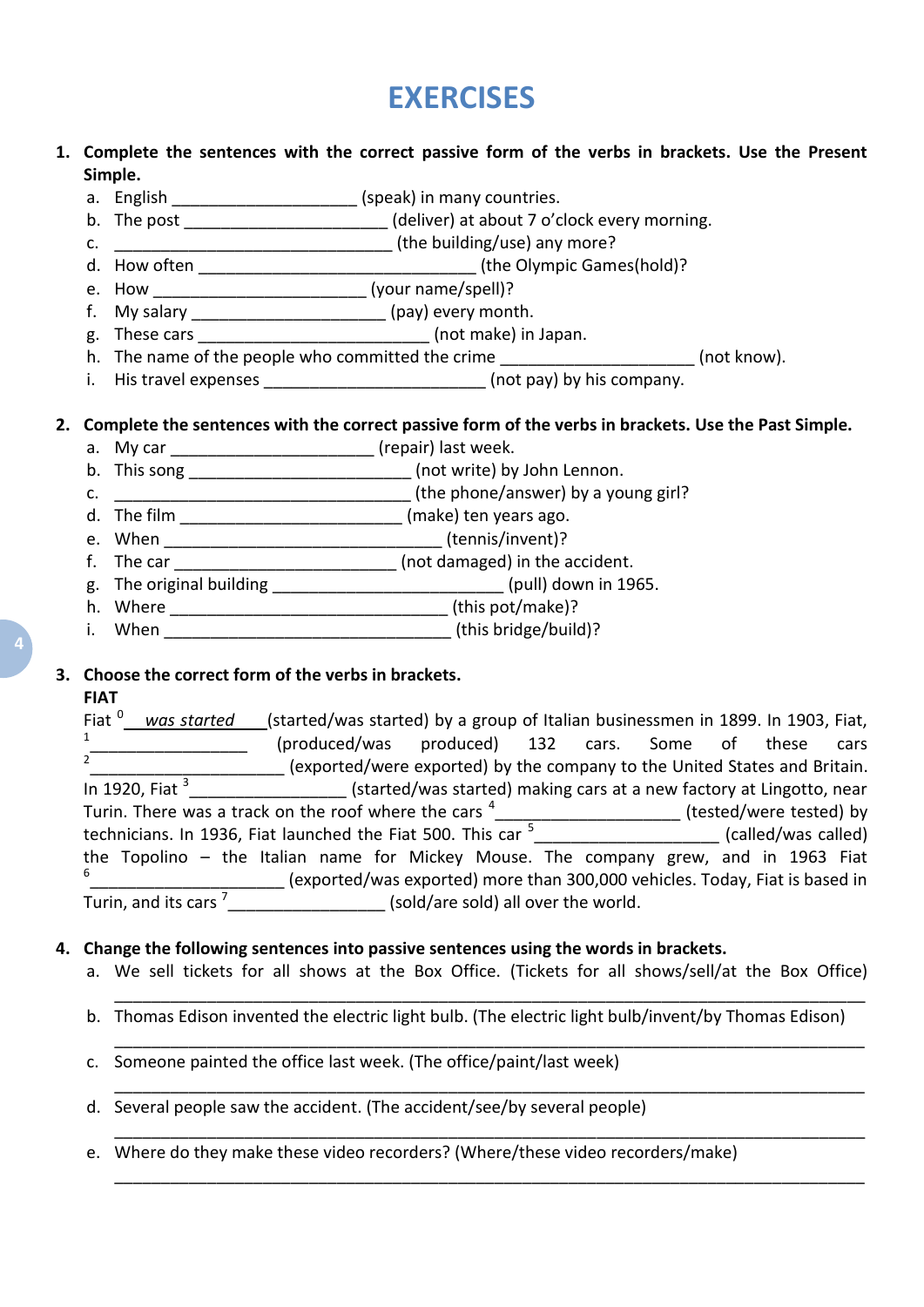\_\_\_\_\_\_\_\_\_\_\_\_\_\_\_\_\_\_\_\_\_\_\_\_\_\_\_\_\_\_\_\_\_\_\_\_\_\_\_\_\_\_\_\_\_\_\_\_\_\_\_\_\_\_\_\_\_\_\_\_\_\_\_\_\_\_\_\_\_\_\_\_\_\_\_\_\_\_\_\_\_

\_\_\_\_\_\_\_\_\_\_\_\_\_\_\_\_\_\_\_\_\_\_\_\_\_\_\_\_\_\_\_\_\_\_\_\_\_\_\_\_\_\_\_\_\_\_\_\_\_\_\_\_\_\_\_\_\_\_\_\_\_\_\_\_\_\_\_\_\_\_\_\_\_\_\_\_\_\_\_\_\_

\_\_\_\_\_\_\_\_\_\_\_\_\_\_\_\_\_\_\_\_\_\_\_\_\_\_\_\_\_\_\_\_\_\_\_\_\_\_\_\_\_\_\_\_\_\_\_\_\_\_\_\_\_\_\_\_\_\_\_\_\_\_\_\_\_\_\_\_\_\_\_\_\_\_\_\_\_\_\_\_\_

\_\_\_\_\_\_\_\_\_\_\_\_\_\_\_\_\_\_\_\_\_\_\_\_\_\_\_\_\_\_\_\_\_\_\_\_\_\_\_\_\_\_\_\_\_\_\_\_\_\_\_\_\_\_\_\_\_\_\_\_\_\_\_\_\_\_\_\_\_\_\_\_\_\_\_\_\_\_\_\_\_

\_\_\_\_\_\_\_\_\_\_\_\_\_\_\_\_\_\_\_\_\_\_\_\_\_\_\_\_\_\_\_\_\_\_\_\_\_\_\_\_\_\_\_\_\_\_\_\_\_\_\_\_\_\_\_\_\_\_\_\_\_\_\_\_\_\_\_\_\_\_\_\_\_\_\_\_\_\_\_\_\_

\_\_\_\_\_\_\_\_\_\_\_\_\_\_\_\_\_\_\_\_\_\_\_\_\_\_\_\_\_\_\_\_\_\_\_\_\_\_\_\_\_\_\_\_\_\_\_\_\_\_\_\_\_\_\_\_\_\_\_\_\_\_\_\_\_\_\_\_\_\_\_\_\_\_\_\_\_\_\_\_\_

\_\_\_\_\_\_\_\_\_\_\_\_\_\_\_\_\_\_\_\_\_\_\_\_\_\_\_\_\_\_\_\_\_\_\_\_\_\_\_\_\_\_\_\_\_\_\_\_\_\_\_\_\_\_\_\_\_\_\_\_\_\_\_\_\_\_\_\_\_\_\_\_\_\_\_\_\_\_\_\_\_

\_\_\_\_\_\_\_\_\_\_\_\_\_\_\_\_\_\_\_\_\_\_\_\_\_\_\_\_\_\_\_\_\_\_\_\_\_\_\_\_\_\_\_\_\_\_\_\_\_\_\_\_\_\_\_\_\_\_\_\_\_\_\_\_\_\_\_\_\_\_\_\_\_\_\_\_\_\_\_\_\_

\_\_\_\_\_\_\_\_\_\_\_\_\_\_\_\_\_\_\_\_\_\_\_\_\_\_\_\_\_\_\_\_\_\_\_\_\_\_\_\_\_\_\_\_\_\_\_\_\_\_\_\_\_\_\_\_\_\_\_\_\_\_\_\_\_\_\_\_\_\_\_\_\_\_\_\_\_\_\_\_\_

\_\_\_\_\_\_\_\_\_\_\_\_\_\_\_\_\_\_\_\_\_\_\_\_\_\_\_\_\_\_\_\_\_\_\_\_\_\_\_\_\_\_\_\_\_\_\_\_\_\_\_\_\_\_\_\_\_\_\_\_\_\_\_\_\_\_\_\_\_\_\_\_\_\_\_\_\_\_\_\_\_

\_\_\_\_\_\_\_\_\_\_\_\_\_\_\_\_\_\_\_\_\_\_\_\_\_\_\_\_\_\_\_\_\_\_\_\_\_\_\_\_\_\_\_\_\_\_\_\_\_\_\_\_\_\_\_\_\_\_\_\_\_\_\_\_\_\_\_\_\_\_\_\_\_\_\_\_\_\_\_\_\_

\_\_\_\_\_\_\_\_\_\_\_\_\_\_\_\_\_\_\_\_\_\_\_\_\_\_\_\_\_\_\_\_\_\_\_\_\_\_\_\_\_\_\_\_\_\_\_\_\_\_\_\_\_\_\_\_\_\_\_\_\_\_\_\_\_\_\_\_\_\_\_\_\_\_\_\_\_\_\_\_\_

\_\_\_\_\_\_\_\_\_\_\_\_\_\_\_\_\_\_\_\_\_\_\_\_\_\_\_\_\_\_\_\_\_\_\_\_\_\_\_\_\_\_\_\_\_\_\_\_\_\_\_\_\_\_\_\_\_\_\_\_\_\_\_\_\_\_\_\_\_\_\_\_\_\_\_\_\_\_\_\_\_

\_\_\_\_\_\_\_\_\_\_\_\_\_\_\_\_\_\_\_\_\_\_\_\_\_\_\_\_\_\_\_\_\_\_\_\_\_\_\_\_\_\_\_\_\_\_\_\_\_\_\_\_\_\_\_\_\_\_\_\_\_\_\_\_\_\_\_\_\_\_\_\_\_\_\_\_\_\_\_\_\_

\_\_\_\_\_\_\_\_\_\_\_\_\_\_\_\_\_\_\_\_\_\_\_\_\_\_\_\_\_\_\_\_\_\_\_\_\_\_\_\_\_\_\_\_\_\_\_\_\_\_\_\_\_\_\_\_\_\_\_\_\_\_\_\_\_\_\_\_\_\_\_\_\_\_\_\_\_\_\_\_\_

\_\_\_\_\_\_\_\_\_\_\_\_\_\_\_\_\_\_\_\_\_\_\_\_\_\_\_\_\_\_\_\_\_\_\_\_\_\_\_\_\_\_\_\_\_\_\_\_\_\_\_\_\_\_\_\_\_\_\_\_\_\_\_\_\_\_\_\_\_\_\_\_\_\_\_\_\_\_\_\_\_

#### **5. Rewrite these sentences in the passive voice.**

- a. Someone built this house 200 years ago.
- b. A thief stole my purse.
- c. The police will arrest the robbers.
- d. They produce cars in this factory.
- e. They serve breakfast at eight o'clock every day.
- f. People throw away tones of rubbish every day.
- g. They make coffee in Brazil.
- h. Someone stole Jim's bike lat night.

## **6. Rewrite these sentences in the passive voice.**

- a. They will build a new bridge next year.
- b. Brian Brody directed *The Ultimate Space Adventure*.
- c. Pierre Matie will design her costume.
- d. Someone found my wallet.
- e. One of the students broke the window.
- f. They will deliver my computer on Monday.
- g. Mary invited Paul to her birthday party.
- h. British astronomers discovered a new planet.

#### **7. Form the question.**

- a. Paper is made from wood.
- b. The telephone was invented by Mr Bell.
- c. This picture was painted by Peter.
- d. The thieves will be arrested by the police.
- e. Champagne is made in France.
- f. The letters will be sent next week.
- g. The animals are fed three times a day.
- h. This article was written by Stanley.

| Is paper made from wood |  |
|-------------------------|--|
|                         |  |
|                         |  |
|                         |  |
|                         |  |
|                         |  |
|                         |  |
|                         |  |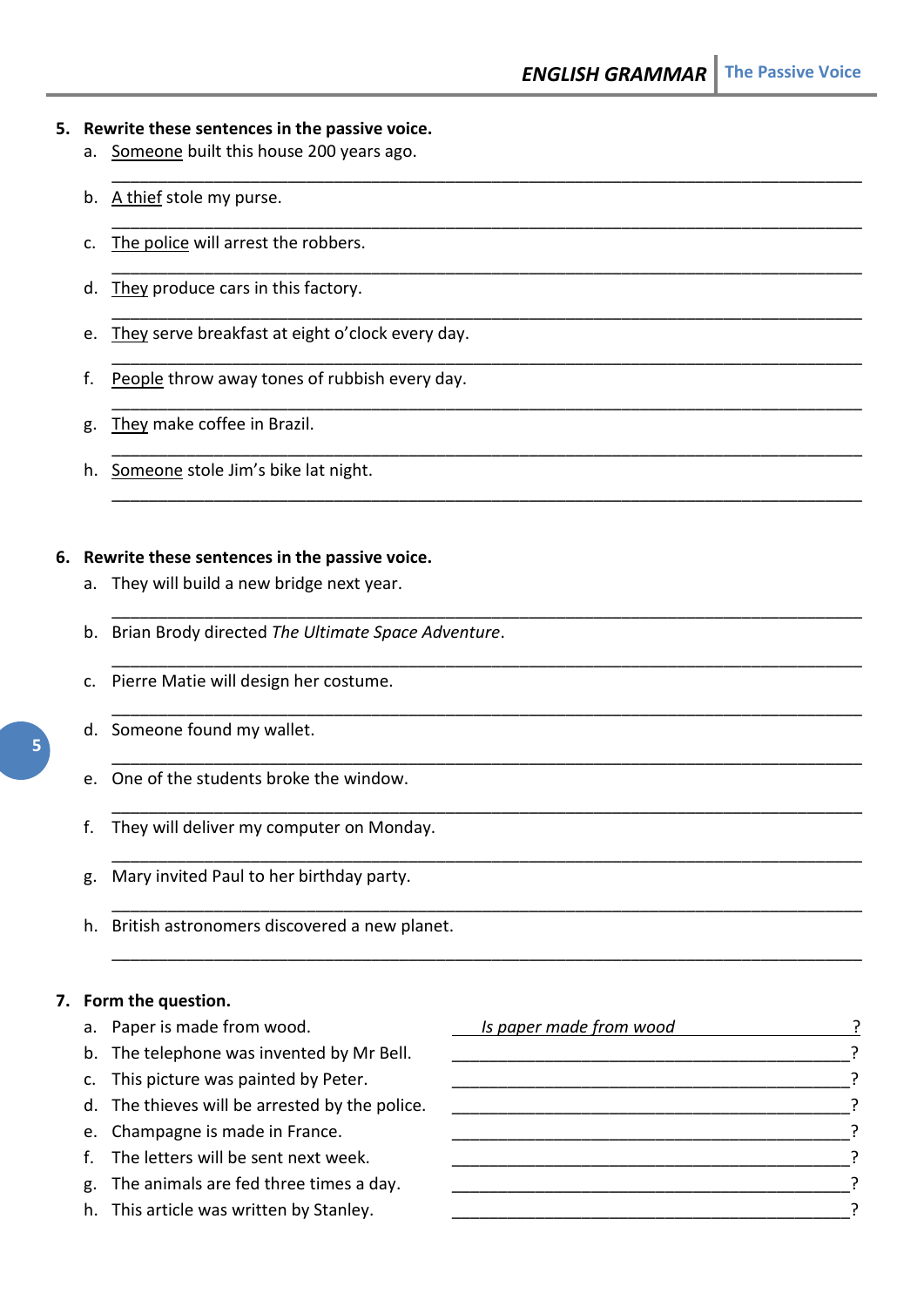- i. CDs are made of plastic.  $\overline{a}$
- j. The party was organised by Paul. The state of the state of the state of the state of the state of the state o

#### **8. Read and complete. Use Past Simple.**

- a. The toothbrush / invent / in the  $15<sup>th</sup>$  century.
- b. The first public basketball game / play / in 1892.
- c. The first eyeglasses / wear / in the 1200s.
- d. The first bicycle / ride in 1791.
- e. The first hot dog / eat / in the 1860s.
- f. The first CDs / sell / in the 1980s.
- g. The first electric guitar / play / in 1923.
- h. The first computer mouse / use / 1964.

#### **9. Complete with the passive. Use Present Simple.**

- a. This programme \_\_\_\_\_\_\_\_\_\_\_\_\_\_\_\_\_\_\_\_\_\_\_\_(watch) by millions of people.
- b. Paper **b.** Paper **b.** Paper **b.** Communication **b.** Communication **b.** Communication **b.** Communication **b.** Communication **b.** Communication **b.** Communication **b.** Communication **b.** Communication **b.** Communication
- c. Hundreds of people \_\_\_\_\_\_\_\_\_\_\_\_\_\_\_\_\_\_\_\_\_\_\_\_(kill) in accidents every year.
- d. London \_\_\_\_\_\_\_\_\_\_\_\_\_\_\_\_\_\_\_\_\_\_\_\_\_\_\_(visit) by thousands of tourists every year.
- e. The biology class **Exercise 2 and Series** (teach) by Mr Green.
- f. English  $(speak)$  all over the world.
- g. Lunch \_\_\_\_\_\_\_\_\_\_\_\_\_\_\_\_\_\_\_\_\_\_\_\_\_\_\_ (serve) at twelve o'clock.
- h. Books \_\_\_\_\_\_\_\_\_\_\_\_\_\_\_\_\_\_\_\_\_\_\_\_(write) by authors.

#### **10. Put the verbs in brackets into Past Simple Passive.**

Two men **The metally controlled to the struck** (see) breaking into a house in my street last night. The police (call) and they arrived very quickly. One man (catch) immediately. The other escaped, but he \_\_\_\_\_\_\_\_\_\_\_\_\_\_\_\_\_\_\_\_\_\_ (find) very soon. Both men \_\_\_\_\_\_\_\_\_\_\_\_\_\_\_\_\_\_\_\_\_ (take) to the police station where they \_\_\_\_\_\_\_\_\_\_\_\_\_\_\_\_\_\_\_\_\_\_\_\_\_ (question) separately by a police officer. The two men \_\_\_\_\_\_\_\_\_\_\_\_\_\_\_\_\_\_\_\_\_\_\_\_\_\_\_(charge) with burglary.

\_\_\_\_\_\_\_\_\_\_\_\_\_\_\_\_\_\_\_\_\_\_\_\_\_\_\_\_\_\_\_\_\_\_\_\_\_\_\_\_\_\_\_\_\_\_\_\_\_\_\_\_\_\_\_\_\_\_\_\_\_\_\_\_\_\_\_\_\_\_\_\_\_\_\_\_\_\_\_\_\_

\_\_\_\_\_\_\_\_\_\_\_\_\_\_\_\_\_\_\_\_\_\_\_\_\_\_\_\_\_\_\_\_\_\_\_\_\_\_\_\_\_\_\_\_\_\_\_\_\_\_\_\_\_\_\_\_\_\_\_\_\_\_\_\_\_\_\_\_\_\_\_\_\_\_\_\_\_\_\_\_\_

\_\_\_\_\_\_\_\_\_\_\_\_\_\_\_\_\_\_\_\_\_\_\_\_\_\_\_\_\_\_\_\_\_\_\_\_\_\_\_\_\_\_\_\_\_\_\_\_\_\_\_\_\_\_\_\_\_\_\_\_\_\_\_\_\_\_\_\_\_\_\_\_\_\_\_\_\_\_\_\_\_

\_\_\_\_\_\_\_\_\_\_\_\_\_\_\_\_\_\_\_\_\_\_\_\_\_\_\_\_\_\_\_\_\_\_\_\_\_\_\_\_\_\_\_\_\_\_\_\_\_\_\_\_\_\_\_\_\_\_\_\_\_\_\_\_\_\_\_\_\_\_\_\_\_\_\_\_\_\_\_\_\_

\_\_\_\_\_\_\_\_\_\_\_\_\_\_\_\_\_\_\_\_\_\_\_\_\_\_\_\_\_\_\_\_\_\_\_\_\_\_\_\_\_\_\_\_\_\_\_\_\_\_\_\_\_\_\_\_\_\_\_\_\_\_\_\_\_\_\_\_\_\_\_\_\_\_\_\_\_\_\_\_\_

\_\_\_\_\_\_\_\_\_\_\_\_\_\_\_\_\_\_\_\_\_\_\_\_\_\_\_\_\_\_\_\_\_\_\_\_\_\_\_\_\_\_\_\_\_\_\_\_\_\_\_\_\_\_\_\_\_\_\_\_\_\_\_\_\_\_\_\_\_\_\_\_\_\_\_\_\_\_\_\_\_

\_\_\_\_\_\_\_\_\_\_\_\_\_\_\_\_\_\_\_\_\_\_\_\_\_\_\_\_\_\_\_\_\_\_\_\_\_\_\_\_\_\_\_\_\_\_\_\_\_\_\_\_\_\_\_\_\_\_\_\_\_\_\_\_\_\_\_\_\_\_\_\_\_\_\_\_\_\_\_\_\_

\_\_\_\_\_\_\_\_\_\_\_\_\_\_\_\_\_\_\_\_\_\_\_\_\_\_\_\_\_\_\_\_\_\_\_\_\_\_\_\_\_\_\_\_\_\_\_\_\_\_\_\_\_\_\_\_\_\_\_\_\_\_\_\_\_\_\_\_\_\_\_\_\_\_\_\_\_\_\_\_\_

## **11. Rewrite the following passage in the Passive.**

Somebody has stolen a bus from outside the school. Some children saw the thief. The police are searching for the bus now. They will use the children's descriptions to catch the thief.

\_\_\_\_\_\_\_\_\_\_\_\_\_\_\_\_\_\_\_\_\_\_\_\_\_\_\_\_\_\_\_\_\_\_\_\_\_\_\_\_\_\_\_\_\_\_\_\_\_\_\_\_\_\_\_\_\_\_\_\_\_\_\_\_\_\_\_\_\_\_\_\_\_\_\_\_\_\_\_\_\_\_\_\_ \_\_\_\_\_\_\_\_\_\_\_\_\_\_\_\_\_\_\_\_\_\_\_\_\_\_\_\_\_\_\_\_\_\_\_\_\_\_\_\_\_\_\_\_\_\_\_\_\_\_\_\_\_\_\_\_\_\_\_\_\_\_\_\_\_\_\_\_\_\_\_\_\_\_\_\_\_\_\_\_\_\_\_\_ \_\_\_\_\_\_\_\_\_\_\_\_\_\_\_\_\_\_\_\_\_\_\_\_\_\_\_\_\_\_\_\_\_\_\_\_\_\_\_\_\_\_\_\_\_\_\_\_\_\_\_\_\_\_\_\_\_\_\_\_\_\_\_\_\_\_\_\_\_\_\_\_\_\_\_\_\_\_\_\_\_\_\_\_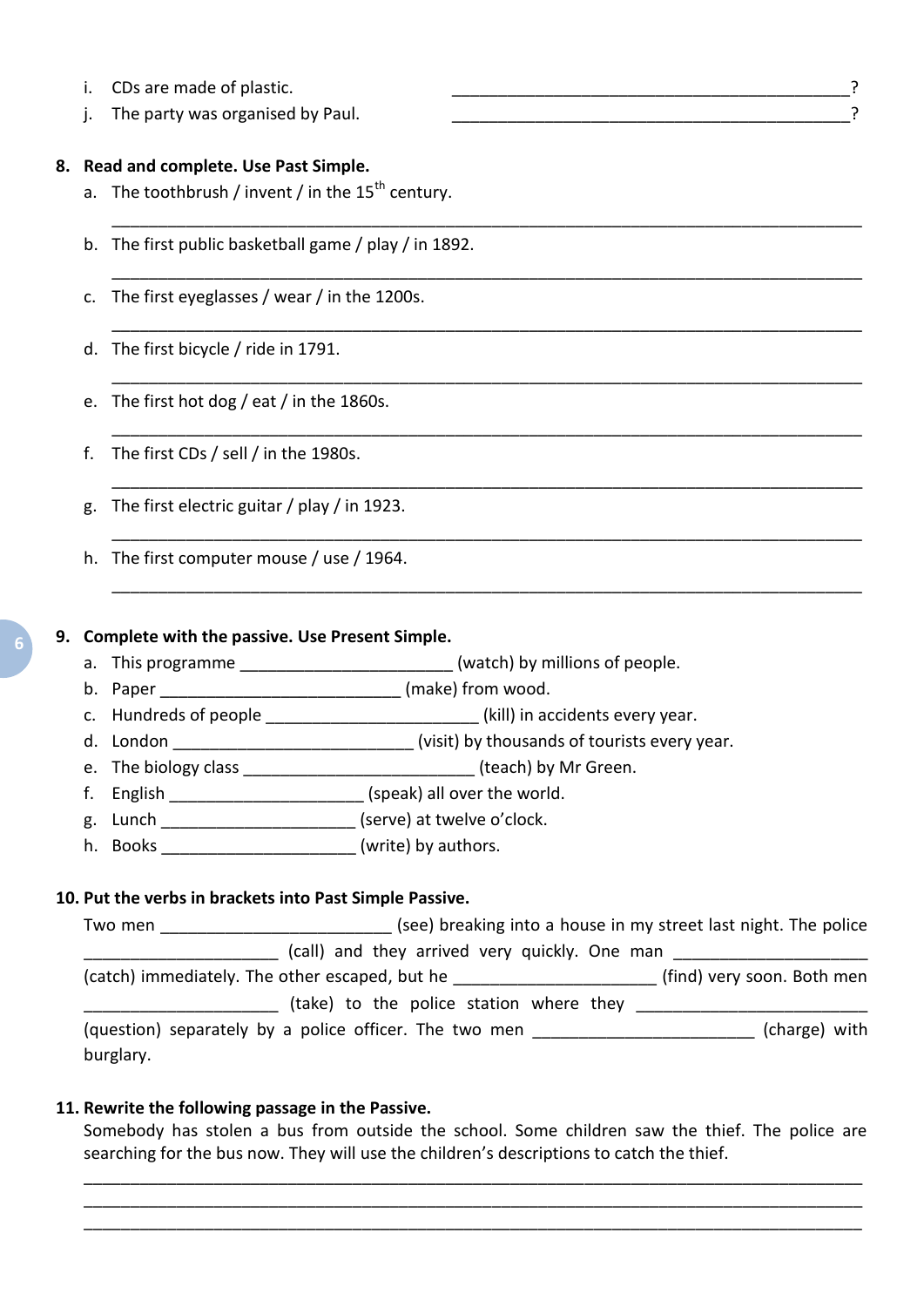## **12. Rewrite the following passage in the Passive.**

Some people saw a UFO in the sky above London last night. They reported it to the police. The army sent a helicopter to look at it more closer. The UFO shot the helicopter down and killed both men in it. People have given photographs of the UFO to the police. Experts are looking at them now.

\_\_\_\_\_\_\_\_\_\_\_\_\_\_\_\_\_\_\_\_\_\_\_\_\_\_\_\_\_\_\_\_\_\_\_\_\_\_\_\_\_\_\_\_\_\_\_\_\_\_\_\_\_\_\_\_\_\_\_\_\_\_\_\_\_\_\_\_\_\_\_\_\_\_\_\_\_\_\_\_\_\_\_\_ \_\_\_\_\_\_\_\_\_\_\_\_\_\_\_\_\_\_\_\_\_\_\_\_\_\_\_\_\_\_\_\_\_\_\_\_\_\_\_\_\_\_\_\_\_\_\_\_\_\_\_\_\_\_\_\_\_\_\_\_\_\_\_\_\_\_\_\_\_\_\_\_\_\_\_\_\_\_\_\_\_\_\_\_ \_\_\_\_\_\_\_\_\_\_\_\_\_\_\_\_\_\_\_\_\_\_\_\_\_\_\_\_\_\_\_\_\_\_\_\_\_\_\_\_\_\_\_\_\_\_\_\_\_\_\_\_\_\_\_\_\_\_\_\_\_\_\_\_\_\_\_\_\_\_\_\_\_\_\_\_\_\_\_\_\_\_\_\_ \_\_\_\_\_\_\_\_\_\_\_\_\_\_\_\_\_\_\_\_\_\_\_\_\_\_\_\_\_\_\_\_\_\_\_\_\_\_\_\_\_\_\_\_\_\_\_\_\_\_\_\_\_\_\_\_\_\_\_\_\_\_\_\_\_\_\_\_\_\_\_\_\_\_\_\_\_\_\_\_\_\_\_\_ \_\_\_\_\_\_\_\_\_\_\_\_\_\_\_\_\_\_\_\_\_\_\_\_\_\_\_\_\_\_\_\_\_\_\_\_\_\_\_\_\_\_\_\_\_\_\_\_\_\_\_\_\_\_\_\_\_\_\_\_\_\_\_\_\_\_\_\_\_\_\_\_\_\_\_\_\_\_\_\_\_\_\_\_

#### **13. Rewrite the following passage in the Passive.**

Someone broke into a local jewellery shop yesterday. The owner had just locked up the shop when a robber with a gun threatened him. The robber told him to unlock the shop and give him all the diamonds in the safe. Then the robber tied him up. The police have organized a search for the robber. They hope they will find him in a few days. Doctors are treating the owner of the shop for shock.

\_\_\_\_\_\_\_\_\_\_\_\_\_\_\_\_\_\_\_\_\_\_\_\_\_\_\_\_\_\_\_\_\_\_\_\_\_\_\_\_\_\_\_\_\_\_\_\_\_\_\_\_\_\_\_\_\_\_\_\_\_\_\_\_\_\_\_\_\_\_\_\_\_\_\_\_\_\_\_\_\_\_\_\_ \_\_\_\_\_\_\_\_\_\_\_\_\_\_\_\_\_\_\_\_\_\_\_\_\_\_\_\_\_\_\_\_\_\_\_\_\_\_\_\_\_\_\_\_\_\_\_\_\_\_\_\_\_\_\_\_\_\_\_\_\_\_\_\_\_\_\_\_\_\_\_\_\_\_\_\_\_\_\_\_\_\_\_\_ \_\_\_\_\_\_\_\_\_\_\_\_\_\_\_\_\_\_\_\_\_\_\_\_\_\_\_\_\_\_\_\_\_\_\_\_\_\_\_\_\_\_\_\_\_\_\_\_\_\_\_\_\_\_\_\_\_\_\_\_\_\_\_\_\_\_\_\_\_\_\_\_\_\_\_\_\_\_\_\_\_\_\_\_ \_\_\_\_\_\_\_\_\_\_\_\_\_\_\_\_\_\_\_\_\_\_\_\_\_\_\_\_\_\_\_\_\_\_\_\_\_\_\_\_\_\_\_\_\_\_\_\_\_\_\_\_\_\_\_\_\_\_\_\_\_\_\_\_\_\_\_\_\_\_\_\_\_\_\_\_\_\_\_\_\_\_\_\_ \_\_\_\_\_\_\_\_\_\_\_\_\_\_\_\_\_\_\_\_\_\_\_\_\_\_\_\_\_\_\_\_\_\_\_\_\_\_\_\_\_\_\_\_\_\_\_\_\_\_\_\_\_\_\_\_\_\_\_\_\_\_\_\_\_\_\_\_\_\_\_\_\_\_\_\_\_\_\_\_\_\_\_\_ \_\_\_\_\_\_\_\_\_\_\_\_\_\_\_\_\_\_\_\_\_\_\_\_\_\_\_\_\_\_\_\_\_\_\_\_\_\_\_\_\_\_\_\_\_\_\_\_\_\_\_\_\_\_\_\_\_\_\_\_\_\_\_\_\_\_\_\_\_\_\_\_\_\_\_\_\_\_\_\_\_\_\_\_

## **14. Rewrite the following passage in the Passive.**

My uncle painted this picture. Someone has offered him a lot of money for it. He will deliver the painting tomorrow. When they give him the money, he will tell them the truth. He painted it one night while he was sleepwalking!

\_\_\_\_\_\_\_\_\_\_\_\_\_\_\_\_\_\_\_\_\_\_\_\_\_\_\_\_\_\_\_\_\_\_\_\_\_\_\_\_\_\_\_\_\_\_\_\_\_\_\_\_\_\_\_\_\_\_\_\_\_\_\_\_\_\_\_\_\_\_\_\_\_\_\_\_\_\_\_\_\_\_\_\_ \_\_\_\_\_\_\_\_\_\_\_\_\_\_\_\_\_\_\_\_\_\_\_\_\_\_\_\_\_\_\_\_\_\_\_\_\_\_\_\_\_\_\_\_\_\_\_\_\_\_\_\_\_\_\_\_\_\_\_\_\_\_\_\_\_\_\_\_\_\_\_\_\_\_\_\_\_\_\_\_\_\_\_\_ \_\_\_\_\_\_\_\_\_\_\_\_\_\_\_\_\_\_\_\_\_\_\_\_\_\_\_\_\_\_\_\_\_\_\_\_\_\_\_\_\_\_\_\_\_\_\_\_\_\_\_\_\_\_\_\_\_\_\_\_\_\_\_\_\_\_\_\_\_\_\_\_\_\_\_\_\_\_\_\_\_\_\_\_ \_\_\_\_\_\_\_\_\_\_\_\_\_\_\_\_\_\_\_\_\_\_\_\_\_\_\_\_\_\_\_\_\_\_\_\_\_\_\_\_\_\_\_\_\_\_\_\_\_\_\_\_\_\_\_\_\_\_\_\_\_\_\_\_\_\_\_\_\_\_\_\_\_\_\_\_\_\_\_\_\_\_\_\_

#### **15. Rewrite the following passage in the Passive.**

Our school is organizing a contest. The teachers will choose the best project about the environment. The students must include pictures and drawings in their projects. The students will also have to do all the writing themselves. The school will give the winner a set of encyclopaedias.

\_\_\_\_\_\_\_\_\_\_\_\_\_\_\_\_\_\_\_\_\_\_\_\_\_\_\_\_\_\_\_\_\_\_\_\_\_\_\_\_\_\_\_\_\_\_\_\_\_\_\_\_\_\_\_\_\_\_\_\_\_\_\_\_\_\_\_\_\_\_\_\_\_\_\_\_\_\_\_\_\_\_\_\_ \_\_\_\_\_\_\_\_\_\_\_\_\_\_\_\_\_\_\_\_\_\_\_\_\_\_\_\_\_\_\_\_\_\_\_\_\_\_\_\_\_\_\_\_\_\_\_\_\_\_\_\_\_\_\_\_\_\_\_\_\_\_\_\_\_\_\_\_\_\_\_\_\_\_\_\_\_\_\_\_\_\_\_\_ \_\_\_\_\_\_\_\_\_\_\_\_\_\_\_\_\_\_\_\_\_\_\_\_\_\_\_\_\_\_\_\_\_\_\_\_\_\_\_\_\_\_\_\_\_\_\_\_\_\_\_\_\_\_\_\_\_\_\_\_\_\_\_\_\_\_\_\_\_\_\_\_\_\_\_\_\_\_\_\_\_\_\_\_ \_\_\_\_\_\_\_\_\_\_\_\_\_\_\_\_\_\_\_\_\_\_\_\_\_\_\_\_\_\_\_\_\_\_\_\_\_\_\_\_\_\_\_\_\_\_\_\_\_\_\_\_\_\_\_\_\_\_\_\_\_\_\_\_\_\_\_\_\_\_\_\_\_\_\_\_\_\_\_\_\_\_\_\_

\_\_\_\_\_\_\_\_\_\_\_\_\_\_\_\_\_\_\_\_\_\_\_\_\_\_\_\_\_\_\_\_\_\_\_\_\_\_\_\_\_\_\_\_\_\_\_\_\_\_\_\_\_\_\_\_\_\_\_\_\_\_\_\_\_\_\_\_\_\_\_\_\_\_\_\_\_\_\_\_\_

\_\_\_\_\_\_\_\_\_\_\_\_\_\_\_\_\_\_\_\_\_\_\_\_\_\_\_\_\_\_\_\_\_\_\_\_\_\_\_\_\_\_\_\_\_\_\_\_\_\_\_\_\_\_\_\_\_\_\_\_\_\_\_\_\_\_\_\_\_\_\_\_\_\_\_\_\_\_\_\_\_

\_\_\_\_\_\_\_\_\_\_\_\_\_\_\_\_\_\_\_\_\_\_\_\_\_\_\_\_\_\_\_\_\_\_\_\_\_\_\_\_\_\_\_\_\_\_\_\_\_\_\_\_\_\_\_\_\_\_\_\_\_\_\_\_\_\_\_\_\_\_\_\_\_\_\_\_\_\_\_\_\_

#### **16. Turn from Active to Passive in two ways.**

- a. He gave me a present.
- b. The waiter will bring us the bill.
- c. Her mother bought Mary some sweets.
- d. Bob has sold Ted a second-hand car.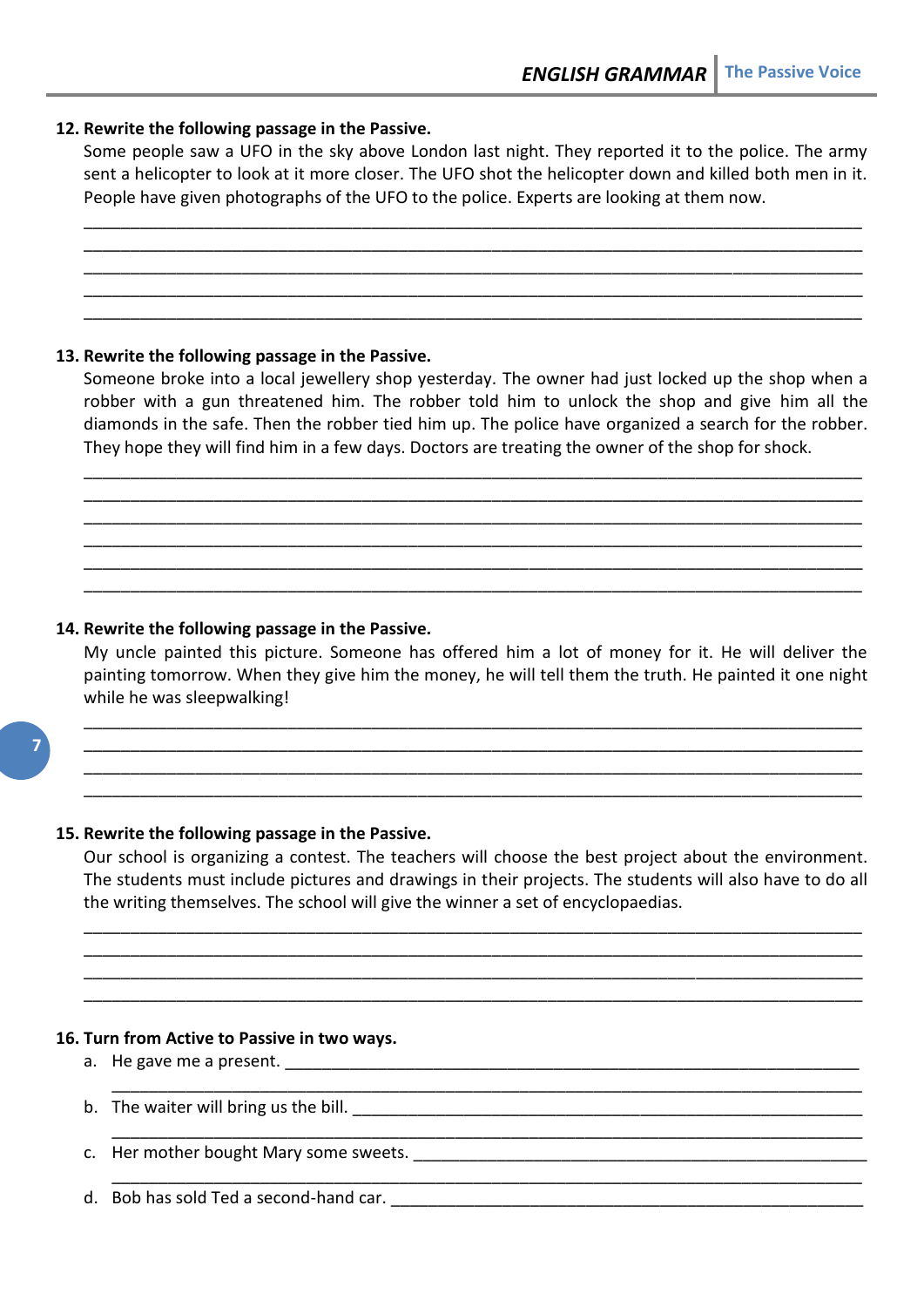e. Larry is going to send a letter to Tom.

#### 17. Turn from Active to Passive.

- a. Someone is helping her with the housework.
- b. The mail-order company sent Mrs Green a parcel.
- c. My friend sent me an invitation.
- d. The secretary has given Mrs Jones some letters.
- e. The traffic warden had already given him a ticket for illegal parking.
- John gave Elizabeth that beautiful ring.  $f_{\rm{r}}$
- Her students have sent her flowers. g.
- h. He must give the message to the right person.
- We teach our students English and French. i.
- Someone bought flowers for the bride. i.
- k. They showed the tourists the sights of Athens.
- They pay her an excellent salary.  $\mathsf{L}$
- m. They paid the artist £1,000 for his painting.

#### 18. Rewrite these sentences in the passive voice.

- 1. They sell oysters in the shop next door.
- 2. They haven't delivered the food yet.
- 3. Shakespeare wrote King Lear.
- 4. They have to answer the questions on this sheet.
- 5. Has anybody put the cases upstairs?
- 6. Someone should take this rubbish away.
- 7. They'll ask you a lot of questions.
- 8. Someone's going to send her some flowers.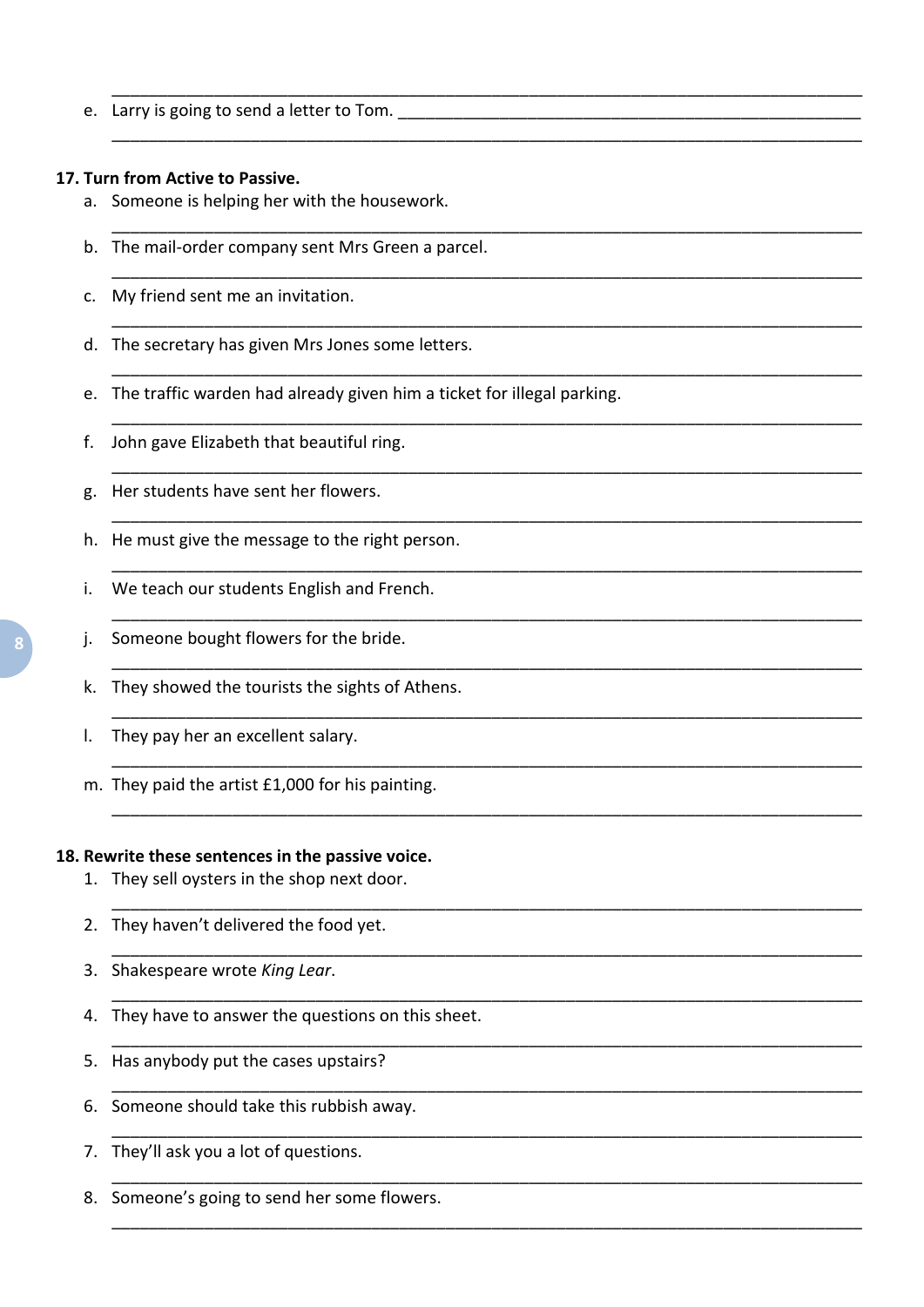- 9. They didn't pay me much for that job.
- 10. Have they offered him a better job?
- 11. They told us a secret.
- 12. Would they lend me their car?
- 13. People should send their complaints to the head office.
- 14. They had to postpone the meeting because of illness.
- 15. They are going to hold next year's congress in San Francisco.

\_\_\_\_\_\_\_\_\_\_\_\_\_\_\_\_\_\_\_\_\_\_\_\_\_\_\_\_\_\_\_\_\_\_\_\_\_\_\_\_\_\_\_\_\_\_\_\_\_\_\_\_\_\_\_\_\_\_\_\_\_\_\_\_\_\_\_\_\_\_\_\_\_\_\_\_\_\_\_\_\_

\_\_\_\_\_\_\_\_\_\_\_\_\_\_\_\_\_\_\_\_\_\_\_\_\_\_\_\_\_\_\_\_\_\_\_\_\_\_\_\_\_\_\_\_\_\_\_\_\_\_\_\_\_\_\_\_\_\_\_\_\_\_\_\_\_\_\_\_\_\_\_\_\_\_\_\_\_\_\_\_\_

\_\_\_\_\_\_\_\_\_\_\_\_\_\_\_\_\_\_\_\_\_\_\_\_\_\_\_\_\_\_\_\_\_\_\_\_\_\_\_\_\_\_\_\_\_\_\_\_\_\_\_\_\_\_\_\_\_\_\_\_\_\_\_\_\_\_\_\_\_\_\_\_\_\_\_\_\_\_\_\_\_

\_\_\_\_\_\_\_\_\_\_\_\_\_\_\_\_\_\_\_\_\_\_\_\_\_\_\_\_\_\_\_\_\_\_\_\_\_\_\_\_\_\_\_\_\_\_\_\_\_\_\_\_\_\_\_\_\_\_\_\_\_\_\_\_\_\_\_\_\_\_\_\_\_\_\_\_\_\_\_\_\_

\_\_\_\_\_\_\_\_\_\_\_\_\_\_\_\_\_\_\_\_\_\_\_\_\_\_\_\_\_\_\_\_\_\_\_\_\_\_\_\_\_\_\_\_\_\_\_\_\_\_\_\_\_\_\_\_\_\_\_\_\_\_\_\_\_\_\_\_\_\_\_\_\_\_\_\_\_\_\_\_\_

\_\_\_\_\_\_\_\_\_\_\_\_\_\_\_\_\_\_\_\_\_\_\_\_\_\_\_\_\_\_\_\_\_\_\_\_\_\_\_\_\_\_\_\_\_\_\_\_\_\_\_\_\_\_\_\_\_\_\_\_\_\_\_\_\_\_\_\_\_\_\_\_\_\_\_\_\_\_\_\_\_

\_\_\_\_\_\_\_\_\_\_\_\_\_\_\_\_\_\_\_\_\_\_\_\_\_\_\_\_\_\_\_\_\_\_\_\_\_\_\_\_\_\_\_\_\_\_\_\_\_\_\_\_\_\_\_\_\_\_\_\_\_\_\_\_\_\_\_\_\_\_\_\_\_\_\_\_\_\_\_\_\_

\_\_\_\_\_\_\_\_\_\_\_\_\_\_\_\_\_\_\_\_\_\_\_\_\_\_\_\_\_\_\_\_\_\_\_\_\_\_\_\_\_\_\_\_\_\_\_\_\_\_\_\_\_\_\_\_\_\_\_\_\_\_\_\_\_\_\_\_\_\_\_\_\_\_\_\_\_\_\_\_\_

\_\_\_\_\_\_\_\_\_\_\_\_\_\_\_\_\_\_\_\_\_\_\_\_\_\_\_\_\_\_\_\_\_\_\_\_\_\_\_\_\_\_\_\_\_\_\_\_\_\_\_\_\_\_\_\_\_\_\_\_\_\_\_\_\_\_\_\_\_\_\_\_\_\_\_\_\_\_\_\_\_

\_\_\_\_\_\_\_\_\_\_\_\_\_\_\_\_\_\_\_\_\_\_\_\_\_\_\_\_\_\_\_\_\_\_\_\_\_\_\_\_\_\_\_\_\_\_\_\_\_\_\_\_\_\_\_\_\_\_\_\_\_\_\_\_\_\_\_\_\_\_\_\_\_\_\_\_\_\_\_\_\_

\_\_\_\_\_\_\_\_\_\_\_\_\_\_\_\_\_\_\_\_\_\_\_\_\_\_\_\_\_\_\_\_\_\_\_\_\_\_\_\_\_\_\_\_\_\_\_\_\_\_\_\_\_\_\_\_\_\_\_\_\_\_\_\_\_\_\_\_\_\_\_\_\_\_\_\_\_\_\_\_\_

\_\_\_\_\_\_\_\_\_\_\_\_\_\_\_\_\_\_\_\_\_\_\_\_\_\_\_\_\_\_\_\_\_\_\_\_\_\_\_\_\_\_\_\_\_\_\_\_\_\_\_\_\_\_\_\_\_\_\_\_\_\_\_\_\_\_\_\_\_\_\_\_\_\_\_\_\_\_\_\_\_

\_\_\_\_\_\_\_\_\_\_\_\_\_\_\_\_\_\_\_\_\_\_\_\_\_\_\_\_\_\_\_\_\_\_\_\_\_\_\_\_\_\_\_\_\_\_\_\_\_\_\_\_\_\_\_\_\_\_\_\_\_\_\_\_\_\_\_\_\_\_\_\_\_\_\_\_\_\_\_\_\_

\_\_\_\_\_\_\_\_\_\_\_\_\_\_\_\_\_\_\_\_\_\_\_\_\_\_\_\_\_\_\_\_\_\_\_\_\_\_\_\_\_\_\_\_\_\_\_\_\_\_\_\_\_\_\_\_\_\_\_\_\_\_\_\_\_\_\_\_\_\_\_\_\_\_\_\_\_\_\_\_\_

\_\_\_\_\_\_\_\_\_\_\_\_\_\_\_\_\_\_\_\_\_\_\_\_\_\_\_\_\_\_\_\_\_\_\_\_\_\_\_\_\_\_\_\_\_\_\_\_\_\_\_\_\_\_\_\_\_\_\_\_\_\_\_\_\_\_\_\_\_\_\_\_\_\_\_\_\_\_\_\_\_

\_\_\_\_\_\_\_\_\_\_\_\_\_\_\_\_\_\_\_\_\_\_\_\_\_\_\_\_\_\_\_\_\_\_\_\_\_\_\_\_\_\_\_\_\_\_\_\_\_\_\_\_\_\_\_\_\_\_\_\_\_\_\_\_\_\_\_\_\_\_\_\_\_\_\_\_\_\_\_\_\_

\_\_\_\_\_\_\_\_\_\_\_\_\_\_\_\_\_\_\_\_\_\_\_\_\_\_\_\_\_\_\_\_\_\_\_\_\_\_\_\_\_\_\_\_\_\_\_\_\_\_\_\_\_\_\_\_\_\_\_\_\_\_\_\_\_\_\_\_\_\_\_\_\_\_\_\_\_\_\_\_\_

\_\_\_\_\_\_\_\_\_\_\_\_\_\_\_\_\_\_\_\_\_\_\_\_\_\_\_\_\_\_\_\_\_\_\_\_\_\_\_\_\_\_\_\_\_\_\_\_\_\_\_\_\_\_\_\_\_\_\_\_\_\_\_\_\_\_\_\_\_\_\_\_\_\_\_\_\_\_\_\_\_

\_\_\_\_\_\_\_\_\_\_\_\_\_\_\_\_\_\_\_\_\_\_\_\_\_\_\_\_\_\_\_\_\_\_\_\_\_\_\_\_\_\_\_\_\_\_\_\_\_\_\_\_\_\_\_\_\_\_\_\_\_\_\_\_\_\_\_\_\_\_\_\_\_\_\_\_\_\_\_\_\_

\_\_\_\_\_\_\_\_\_\_\_\_\_\_\_\_\_\_\_\_\_\_\_\_\_\_\_\_\_\_\_\_\_\_\_\_\_\_\_\_\_\_\_\_\_\_\_\_\_\_\_\_\_\_\_\_\_\_\_\_\_\_\_\_\_\_\_\_\_\_\_\_\_\_\_\_\_\_\_\_\_

\_\_\_\_\_\_\_\_\_\_\_\_\_\_\_\_\_\_\_\_\_\_\_\_\_\_\_\_\_\_\_\_\_\_\_\_\_\_\_\_\_\_\_\_\_\_\_\_\_\_\_\_\_\_\_\_\_\_\_\_\_\_\_\_\_\_\_\_\_\_\_\_\_\_\_\_\_\_\_\_\_

\_\_\_\_\_\_\_\_\_\_\_\_\_\_\_\_\_\_\_\_\_\_\_\_\_\_\_\_\_\_\_\_\_\_\_\_\_\_\_\_\_\_\_\_\_\_\_\_\_\_\_\_\_\_\_\_\_\_\_\_\_\_\_\_\_\_\_\_\_\_\_\_\_\_\_\_\_\_\_\_\_

\_\_\_\_\_\_\_\_\_\_\_\_\_\_\_\_\_\_\_\_\_\_\_\_\_\_\_\_\_\_\_\_\_\_\_\_\_\_\_\_\_\_\_\_\_\_\_\_\_\_\_\_\_\_\_\_\_\_\_\_\_\_\_\_\_\_\_\_\_\_\_\_\_\_\_\_\_\_\_\_\_

\_\_\_\_\_\_\_\_\_\_\_\_\_\_\_\_\_\_\_\_\_\_\_\_\_\_\_\_\_\_\_\_\_\_\_\_\_\_\_\_\_\_\_\_\_\_\_\_\_\_\_\_\_\_\_\_\_\_\_\_\_\_\_\_\_\_\_\_\_\_\_\_\_\_\_\_\_\_\_\_\_

- 16. The bill includes service.
- 17. People don't use this road very often.
- 18. They cancelled all the flights because of fog.
- 19. Somebody accused me of stealing the money.
- 20. They are building a new ring-road round the city.
- 21. I didn't realize that someone was recording our conversation.
- 22. They have changed the date of the meeting.
- 23. Brian told me that somebody had attacked and robbed him in the street.
- 24. You should open the wine about three hours before you use it.
- 25. Somebody had cleaned my shoes and brushed my suit.
- 26. We use this room only on special occasions.
- 27. In some districts farmers use pigs to find truffles.
- 28. John gave Elizabeth that beautiful ring.
- 29. They have offered Sarah a very good job.
- 30. The estate agent showed the house to the young people.
- 31. We will pay the gardener a lot of money.
- 32. Someone is going to repair the roof next week.